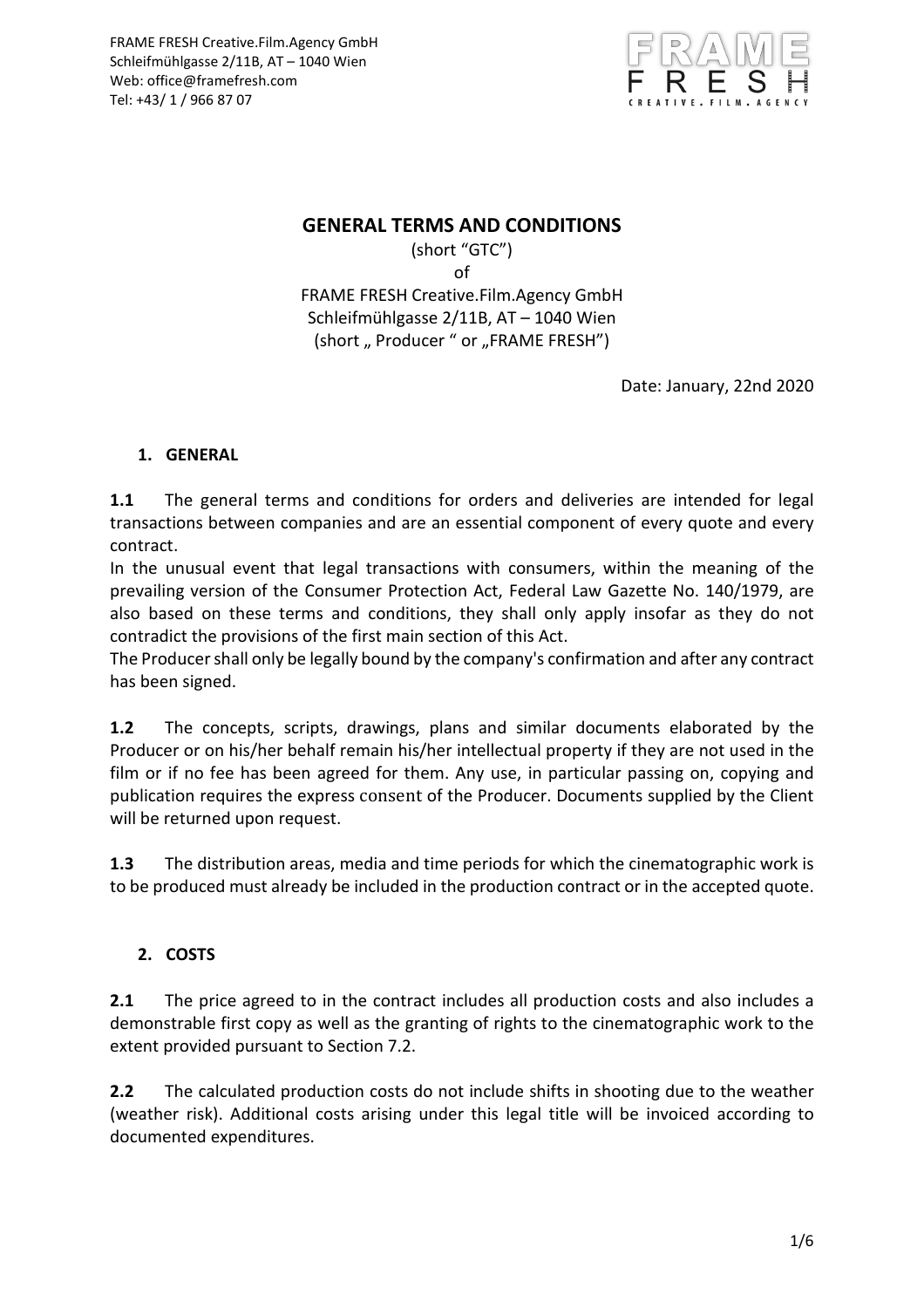

**2.3** A separate contract can be concluded for the production of a concept or script. The price agreed in this contract is to be paid by the Client even if he/she does not have the concept or script filmed or withdraws the order.

If a screenplay or a pre-existing work is made available by the Client or his/her authorised representative, the full rights are to be transferred in advance from the Client to the Producer.

**2.4** If the Client demands the conclusion of a specific insurance contract, he/she must inform the Producer of this when the present contract is concluded at the latest and reimburse the costs for it.

**2.5** In case of doubt, the Client shall bear the costs for any professional advice he/she may have requested and received from the Producer.

#### **3. PRODUCTION, CHANGE, ACCEPTANCE, FOREIGN LANGUAGE VERSIONS, DELIVERY TIME**

**3.1** Preparatory or shooting work and comparable work (see item 6.2) will begin after signing the order confirmation at the earliest.

**3.2** The artistic and technical design of the work is the responsibility of the Producer. The Producer has to inform the Client about the location and the planned course of the filming.

**3.3** During the concept phase or the production of the script, the Producer grants the Client the possibility of one correction loop. The Client can express change requests, which the Producer must carry out. Any further modification concerning the concept or script will be charged to the Client.

If the Client demands changes to the timing arrangements, the screenplay or the already produced film parts before the acceptance of the production (or respectively film), the costs of these shall be borne by the Client to the extent that they do not involve the assertion of justified notice of defects. The Producer must inform the Client immediately about the expected costs of these changes.

During post-production, before the final film, (final production), has been accepted, the Client shall be granted a correction loop by the Producer at every stage of post-production (rough cut, visual effects, sound) in which requests for changes can be expressed by the Client and which shall be made by the Producer. Change requests must be communicated to the Producer in writing. Should the change requests deviate from the original concept or script and new costs or delays arise as a result, these are to be remunerated separately, in proportion to the agreed total costs.

**3.4** If the Client requests changes after the acceptance of the film, he/she must inform the Producer in writing of the requested changes. The Producer can make these changes, if the requested changes are to be made within a feasible time frame for the Producer. The expenses for the changes shall be borne by the Client and require a new assignment.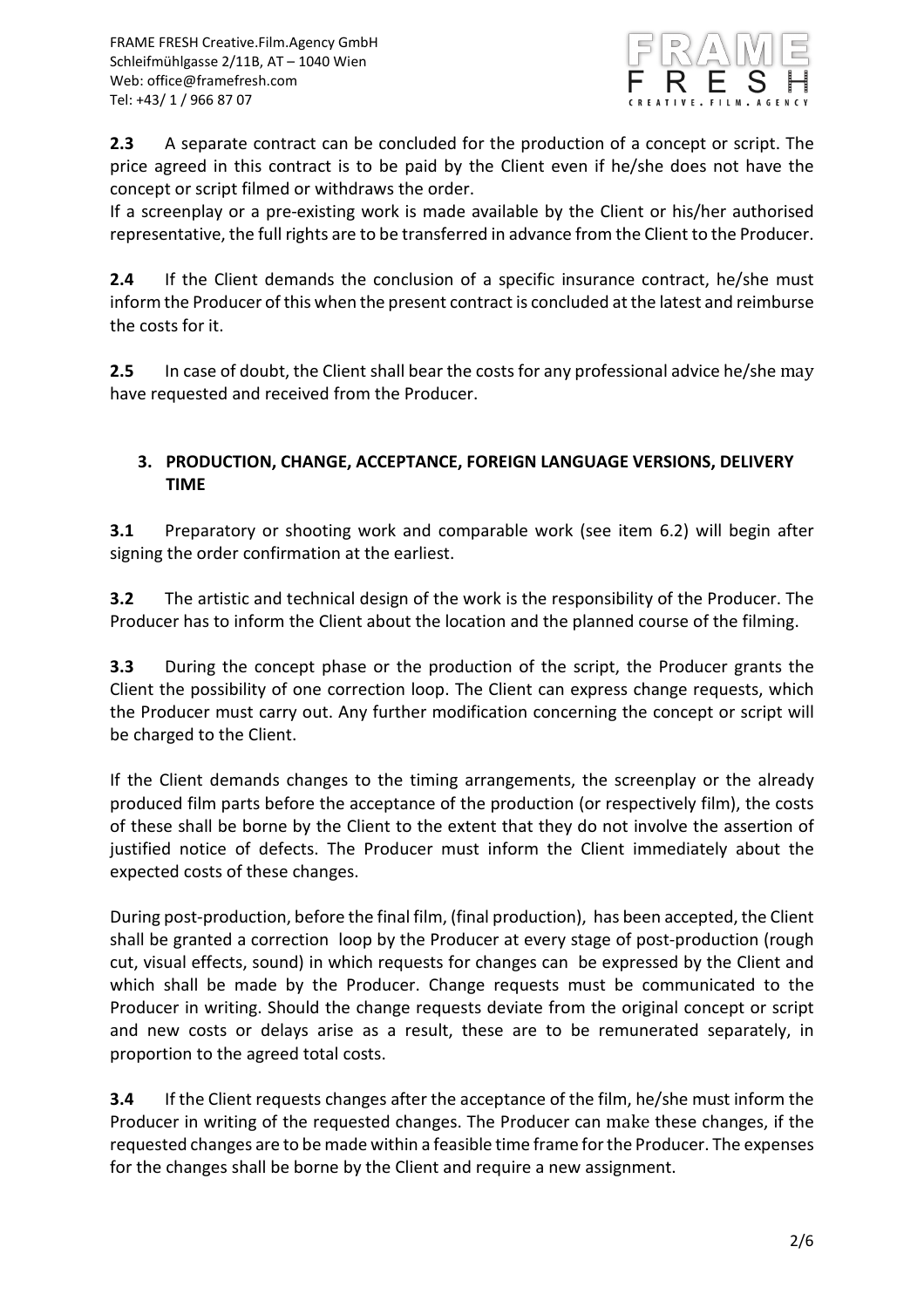

**3.5** Any changes to the already approved script proposed by the Producer that will lead to additional costs compared to the agreed production price, whether they be for artistic or technical reasons, require the prior written consent of the Client. The Producer cannot claim additional costs that were not approved by the Client.

**3.6** Overtime during filming, which results partly or entirely from circumstances within the sphere of the Client is charged according to the collective agreement for film professions. Overtime is to be charged as soon as the daily normal working time is exceeded and shall be compensated if the Client has been informed and has ordered or approved such overtime. The normal daily working hours are agreed in the order confirmation (regularly 10 hours for advertising shooting and 8 hours for shooting others projects). According to the collective agreement for film professions, overtime is compensated as follows:

- First and second overtime hour: 150% of the hourly fee (aliquot CA- daily fee).
- from the third hour overtime: 200% of the hourly fee (aliquot CA- daily fee).
- for night work (22:00 06:00) from the first hour: 200% of the hourly fee (aliquot CAdaily fee).

## **4. WARRANTY and LIABILITY**

**4.1** The Producer undertakes to produce a technically flawless product. He/she exclusively ensures that the production will be of impeccable sound and image quality that will also correlate with the concept and (if commissioned) the script.

**4.2** If any circumstance occurs, which makes the contractual production impossible, or significantly hinders the timely completion, during the production of a project, the Producer is only responsible for intent and gross negligence. If neither the Producer nor the Client is responsible for these circumstances, the Client can withdraw from the contract. However, the services rendered so far, will be charged.

**4.3** Defects in connection with quality, which are acknowledged by the Producer, shall be remedied by the Producer. If these corrections cannot be carried out without the cooperation of the Client or his/her specialist adviser, the Producer may consider the contract fulfilled after the ineffectual expiry of a statutory period of at least two weeks for carrying out the relevant actions. The Producer is entitled to refuse to remedy the defects until the payments due at the time of the correction have been made.

**4.4** The Client bears the risk of the props provided by him/her. Deviating from point 4.5, the producer is only liable for intentionally caused direct damage.

**4.5** The Producer is only liable for grossly negligent or intentionally caused, direct damages of the Client. Liability for slight negligence is excluded. The liability is limited in amount with a maximum of 30% of the remuneration stated in the order confirmation. Liability for pure financial loss, loss of profit and/ or other consequential damage is excluded.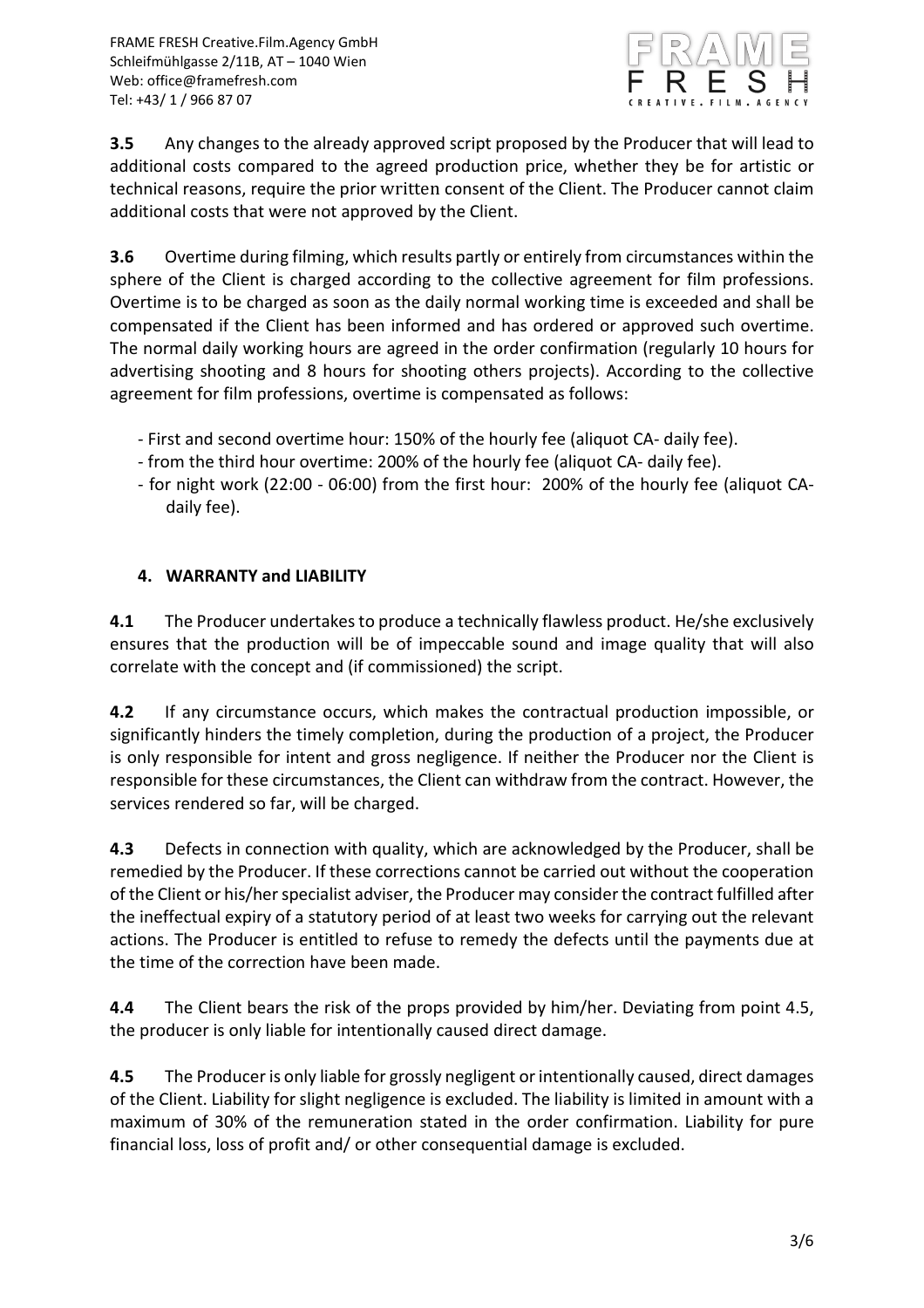

### **5. Cooperation and supply obligations of the Client**

**5.1** The Client undertakes to support all measures necessary for the provision of services by FRAME FRESH. The Client further undertakes to take all measures necessary to fulfill the contract and which are not included in the scope of services provided by FRAME FRESH.

**5.2** The Client is not entitled to issue instructions of any kind whatsoever to the employees of FRAME FRESH and shall forward all requests regarding the provision of services exclusively to the contact person designated by FRAME FRESH.

**5.3** The Client shall provide all information, data and documents required by FRAME FRESH for the performance of the order in the form required by FRAME FRESH and, if necessary, support FRAME FRESH in the analysis of problems, optimisation of work processes and coordination of services, at the agreed dates and at its own expense. Any changes in the work processes at the Client's premises that may cause changes in the services to be provided by FRAME FRESH for the Client require prior consultation with FRAME FRESH regarding their technical and commercial implications.

**5.4** The Client shall additionally keep the data and information handed over to FRAME FRESH on his premises so that they can be reconstructed at any time in the event of loss or damage.

**5.5** The Client shall perform all its obligations to cooperate in a timely manner so that FRAME FRESH is not hindered in the provision of services. The Client is responsible for ensuring that the employees of its affiliated companies involved in the performance of the contract or third parties commissioned by the Client participate accordingly in the performance of the contract.

**5.6** If the Client does not fulfil its obligations to cooperate on the agreed dates or to the intended extent, the services provided by FRAME FRESH shall nevertheless be deemed to have been provided in conformity with the contract, despite possible restrictions. Timetables for the services to be provided by FRAME FRESH shall be postponed by a reasonable amount. The Client shall pay FRAME FRESH separately for the additional expenses and/or costs incurred by FRAME FRESH as a result thereof at the rates applicable at FRAME FRESH in each case.

**5.7** Unless otherwise agreed, the provision of materials and cooperation by the client shall be free of charge.

# **6. WITHDRAWAL FROM THE CONTRACT BY THE CLIENT**

**6.1** If the production order has been placed and the Client withdraws from the order through no fault of the Producer, the Producer is entitled to charge the actual costs incurred as well as the financial losses of the Producer caused by the withdrawal.

**6.2** If an order is cancelled, according to point 6.1, between 10 to 4 days before the start of shooting or before a comparable status is reached in the case of works that are to be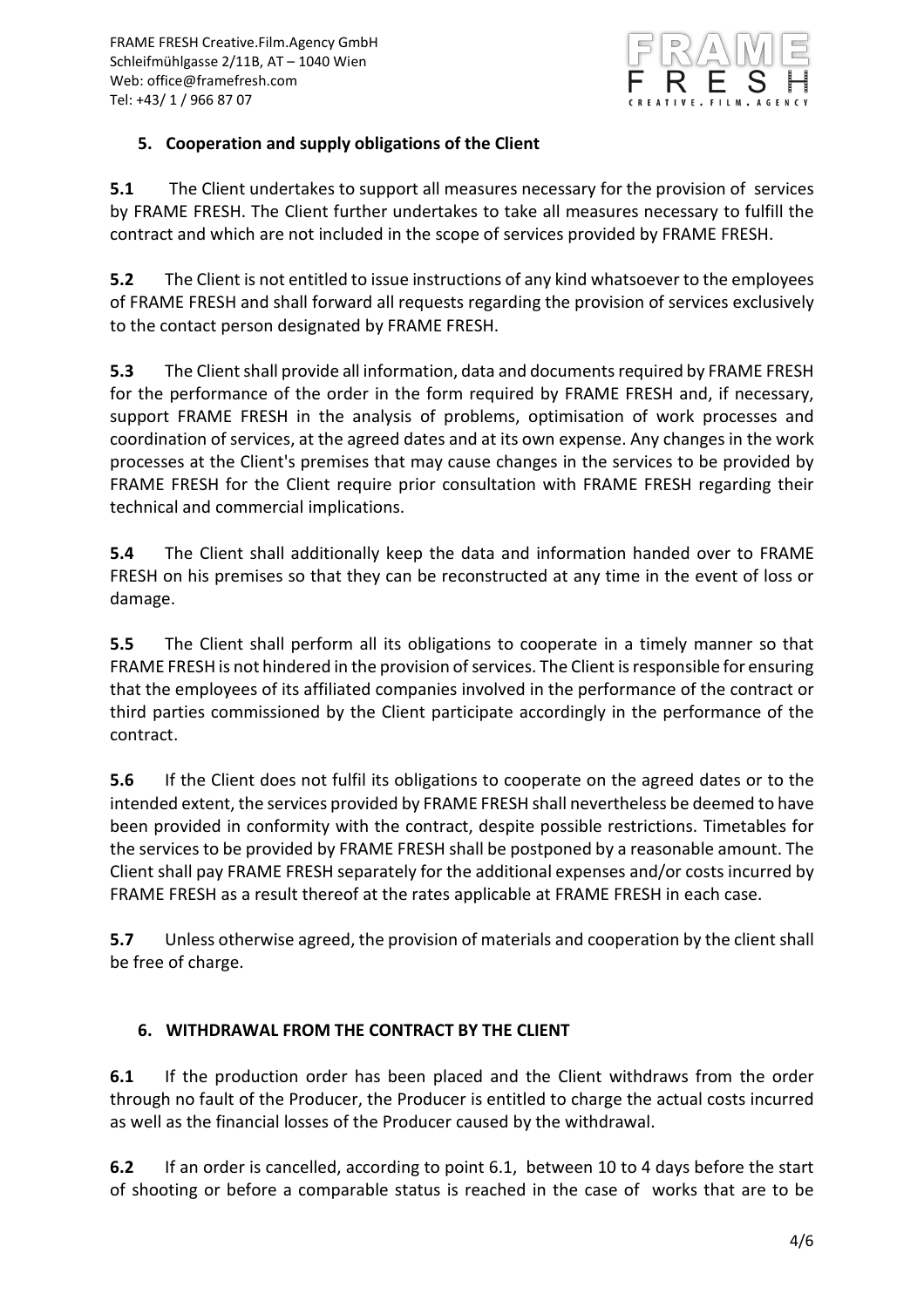

produced from already existing and / or computer-generated image material, the Producer is entitled to charge 2/3 of the calculated reimbursement accepted by the Client plus any losses.

**6.3** If the Client withdraws between the 3rd and the 1st day before the scheduled start of shooting or comparable activities (see 5.2), the calculated and commissioned total sum will be invoiced in full.

### **7. COPYRIGHTS, EXPLOITATION RIGHTS**

**7.1** The Producer has all necessary copyright exploitation rights (except, if they are held by a collecting society), in particular the reproduction, distribution, broadcasting, performance and ancillary copyrights necessary for the performance of the contract, which are also administered by the Producer after completion of the work.

**7.2** In the order confirmation, the parties agree which rights of use in the work are granted to the Client after full payment and to what extent (spatially, temporally, etc.).

**7.3** Excluded from the granting of rights are in all cases the rights to reproduction, editing, modification, supplementation, foreign-language dubbing and the use of extracts in image and/or sound, unless they are expressly contractually agreed upon and compensated separately. At least the lost production profit is to be used as the basis for the compensation of these assigned rights of use, if granted in individual cases.

**7.4** The Client agrees that the legally required notifications to the respective collecting societies are made by the Producer.

**7.5** In order to secure the copyright exploitation rights, the source material (image and sound), and also the remaining material remain in the possession of the Producer.

**7.6** If agreed upon in the order confirmation the Producer undertakes to store the original, picture and sound material of the delivered work professionally for a retention period of 12 months. Before expiry of the respective period, the client must order an additional storage period in writing. With regard to the reimbursement of costs for this additional storage, the guidelines of the Austrian Film and Music Industry Association shall apply.

**7.7** Insofar as the rights excluded from the granting of rights pursuant to point 7.3 have been settled and contractually transferred to the Client for exploitation, the obligation pursuant to Article 7.6 to store them shall rest with the Client.

**7.8** Upon delivery of the work, the risk for the copy documents shall transfer to the Client, even if the work is stored at the Producer's premises or at a copy company commissioned by the Producer.